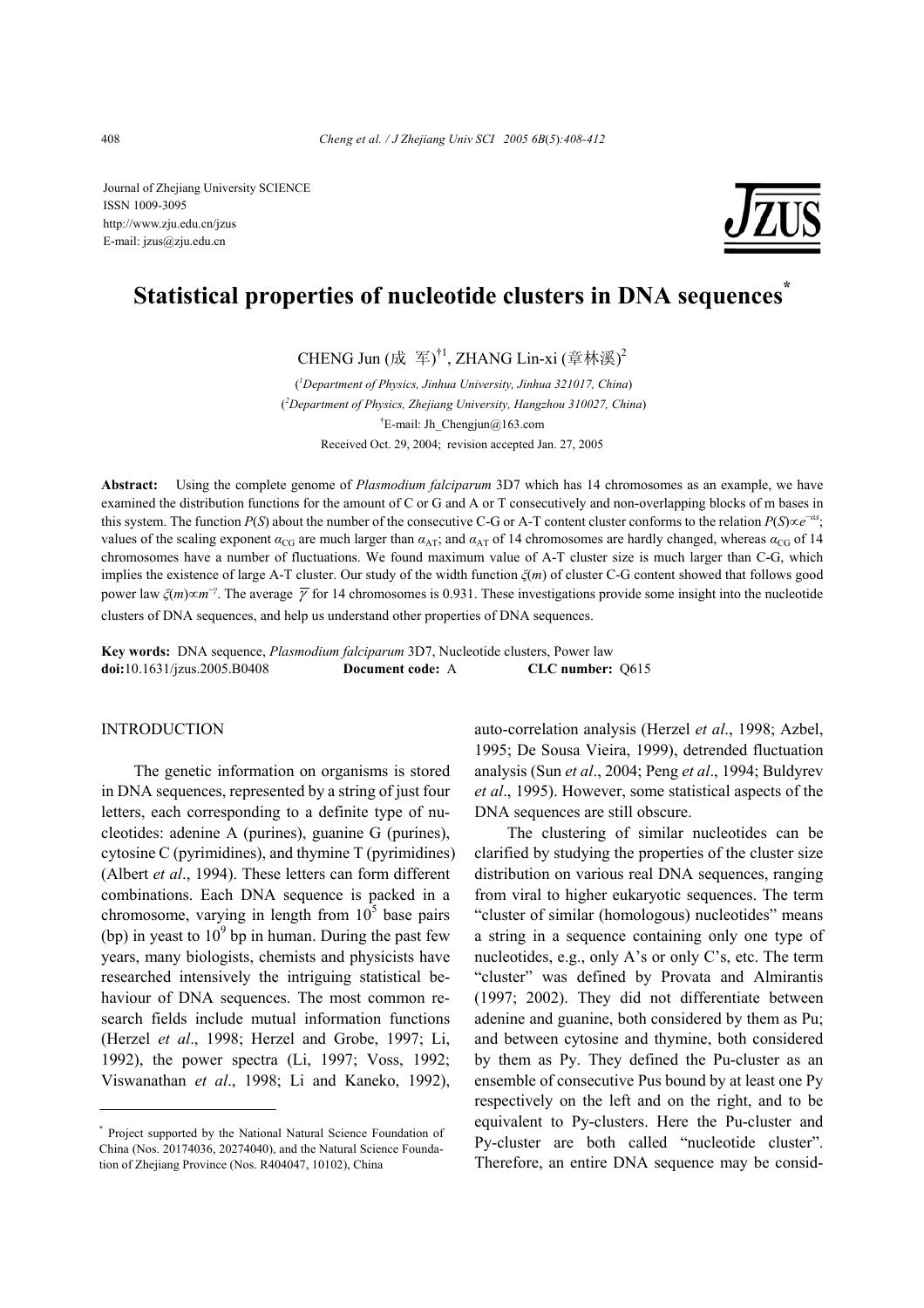ered as a collection of nucleotide clusters. Some statistical properties of nucleotide clusters are linked to a higher level of organization. The statistical dynamics of clustering in the genome structure were also investigated (Provata and Almirantis, 2002). In fact, we found that Pu and Py clusters appear alternately in those clusters. If we can know the statistical properties and size distributions of sequential Pu-clusters and Py-clusters, we will have more detailed understanding of the DNA sequences.

In this work, we investigated the size distribution of purine and pyrimidine clusters in the complete nucleotide sequences of *Plasmodium falciparum* 3D7 which has 14 chromosomes. We found that the distribution values for every chromosome are similar and obtained some information on the statistical properties of nucleotide clusters in DNA sequences.

### METHOD OF CALCULATION

Here we modify the definition of the Py-cluster and Pu-cluster proposed by Provata and Almirantis (1997; 2002), using hydrogen bond energy rule (Azbel, 1973; Azbel *et al.*, 1982). We regard 1's as strongly bonded pairs (C or G) and 0's as weakly bonded pairs (A or T). We define the function of the size *S*, the number *N*(*S*) of continuous C-G cluster and the average number  $\overline{n}$  of C-G units in each block (Chen and zhang, 2005; Sun *et al*., 2004) as follows:

$$
\overline{n} = \frac{n_{\text{C-G}}}{N_{\text{C-G}}}
$$
 (1)

where  $n_{C-G}$  represents the number of 1's (C or G) per block and  $N_{C-G}$  is the total number of C-G units (consecutive C and G are treated as one unit; Fig.1 for illustration) in the block.

The division of the genome into consecutive non-overlapping blocks containing *m* bases is illustrated in Fig.1. We selected the snippet with 45 nucleotide letters as the example to show this change. The upper row illustrates the assignment of bases to blocks in the case of *m*=10. In the lower row, we indicate how we assign 0's to A or T bases and 1's to C or G bases and count the number of 1's (C-G units) in each box (Sun *et al.*, 2004). We calculate  $\overline{n}$  using Eq.(1). If the value of *m* is small to a certain extent, the average number  $\overline{n}$  can show all the characteristics of the whole sequence per block including the C-G content and A-T content. The parameter number *n* is unilateral as it neglects the array sequence and covers the feature of different sequences with the same value *m*, while  $\bar{n}$  can include more information on the sequence perfectly.

Then we collect the statistics of the boxes in the complete nucleotide sequence which contain *n* C-G units or *n* A-T units, thus obtaining the distribution function for the C-G content or the A-T content in m-blocks. The function *P*(*S*) which represents the fraction of clusters corresponding to a certain cluster size *S* is called the "cluster-size distribution". To simplify the parameter  $N(S)$ , we rewrite the function as

$$
P(S)=N(S)/N(S=1)
$$
 (2)

where  $N(S=1)$  is the number of units on cluster size *S*=1, which is apparently the largest in one DNA sequence. So the values of this parameter are always smaller than 1.

On the other hand, we can get the distribution function for a block of *m* bases if we assume independent units. In terms of the definition of the average number  $\overline{n}$ , we obtain the following relations giving the first two moments of the distribution

|                   |                   | $BIOCKSIZE$ : $m=10$ |                   |         |
|-------------------|-------------------|----------------------|-------------------|---------|
| <b>AATCACCTAG</b> | <b>AATTCGCCTA</b> | <b>TGCCCGGCAA</b>    | <b>GCCACTCTCG</b> | ACACC-- |
| 0001011001        | 0000111100        | 0111111100           | 01011             |         |
| $n=4$             | $n=4$             | $n=7$                | $n = 7$           |         |
|                   | $n = -$           | $\overline{n}=-$     | $n = -$           |         |

Blocksize: *m*=10

**Fig.1 Illustration of the use of blocks to obtain C-G distributions. The upper row illustrates the division of the genome into consecutive non-overlapping blocks each containing m bases. For the example shown** *m***=10. The lower row indicates**  the translation of the base composition into 1's (C or G) and 0's (A or T).  $\bar{n}$  and  $n$  are the average number and number of **the 1' s (C-G units) with** *m***=10 respectively**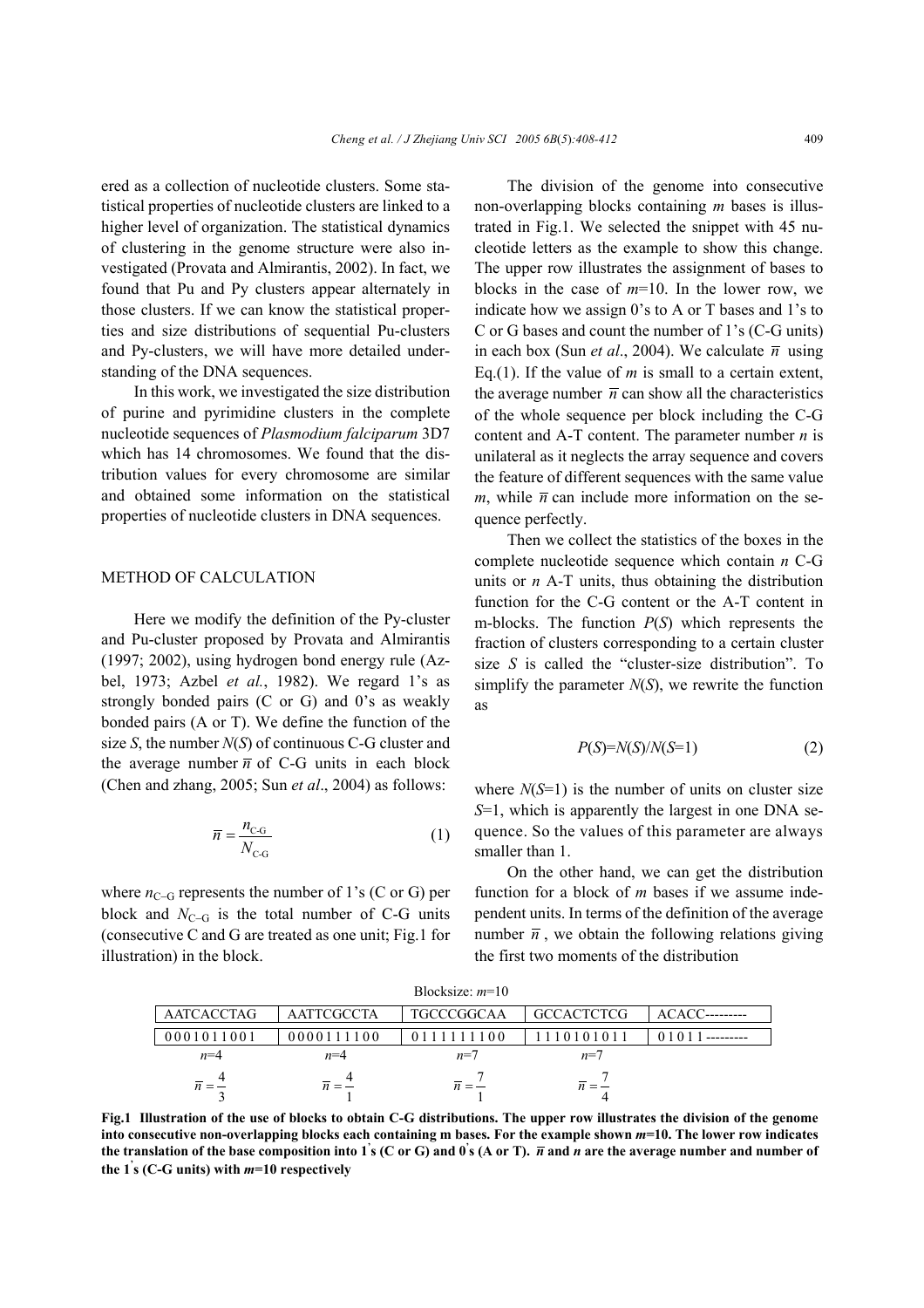$$
\begin{cases} \mu_2(m) = <\overline{n}^2 > \\ \mu_1(m) = <\overline{n} > \end{cases} \tag{3}
$$

We take as a standard measure of the breadth of the distribution the root-mean-square width (Poland, 2004)

$$
\sigma_m = \sqrt{\mu_2(m) - \mu_1(m)^2} \tag{4}
$$

This is a useful method for defining a parameter in terms of the differences between the average of the square and the square of the average.

We are interested in how the actual C-G cluster distributions obtained from 14 chromosomes of *Plasmodium falciparum* 3D7 genome deviate from the dependence on *m* given in Eq.(4). To this end, we define the following function to investigate the relations between the width of the empirical distribution  $\sigma_m$  and the *m*-dependence.

$$
\xi(m) = \sigma_m / \sqrt{m} \tag{5}
$$

From Eq.(5), we can note that if the distribution of the C-G content in *m*-blocks is random, *ξ*(*m*) should be equal to a constant value or close to a constant value as the length of the random sequence is increased while the slope of the line fitting Eq.(5) should equal or approach 1 too. To test this conclusion we computed the random sequences 1000000 bp and get the slope 0.999 and the correlation coefficient 0.999 that we presupposed (Chen and Zhang, 2005).

The species we chose as example was the *Plasmodium falciparum* 3D7, which has 14 chromosomes with length of 643292 bp to 13515526 bp. The complete genome sequences data we use in this paper were all taken from the www at the National Center for Biotechnology Information (USA) (http://www.ncbi.nih.gov/genbank/genomes/) in Gen-Bank format. We chose this organism as an example since the size of the genome is manageable and the evidence for power law is particularly impressive in this species.

## RESULTS AND DISCUSSIONS

In terms of Eq. $(2)$ , we discuss the cluster-size

distribution *P*(*S*) of the *Plasmodium falciparum* 3D7 genome. The A-T clusters distribution of chromosome XII is shown legibly in Fig.2. In this single-logarithm, we can link these squares to a straight line with slope of −0.087. The correlation coefficient is 0.972. We found that maximum value of A-T Cluster size is 100. We can note from the graph that the result complies with the power law:

$$
P(S) \propto e^{-\alpha S} \tag{6}
$$

where  $\alpha$  is the absolute value of the line slope. The other 13 chromosomes were also similar to chromosome XII in the statistical property of the A-T cluster. The results are shown in Table 1. The values of  $\alpha_{\text{AT}}$ range from 0.085 to 0.090 and the average is 0.087. Apparently,  $\alpha_{AT}$  of 14 chromosomes are hardly changed. The values of the correlation coefficient are 0.960 to 0.974. The maximum values of A-T Cluster size are 98 to 100. This means that there exists large A-T cluster in the DNA sequences. Likewise, the C-G clusters distribution of chromosome XII is shown in Fig.3 legibly. The straight line represents a power law with exponent  $\alpha_{CG} = 1.114$  and correlation coefficient 0.982. The other 13 chromosomes are also similar to chromosome XII in the statistical property of the C-G cluster. The results are also shown in Table 1. The values of  $\alpha_{CG}$  are 0.877 to 1.287 and the average is 1.103. The  $\alpha_{CG}$  values of 14 chromosomes have a number of fluctuations. The values of correlation coefficient are 0.961 to 0.996. The maximum values of C-G Cluster size are 10 to 15, which means that large C-G cluster does not exist in sequences different from those of the A-T cluster.

The width function *ξ*(*m*) is defined in Eq.(5). Fig.4 shows the results of *ξ*(*m*) based Eq.(5) with



**Fig.2 The cluster-size distribution** *P***(***S***) of A-T cluster as a function of cluster size for** *Plasmodium falciparum* **3D7 Chromosome XII sequences**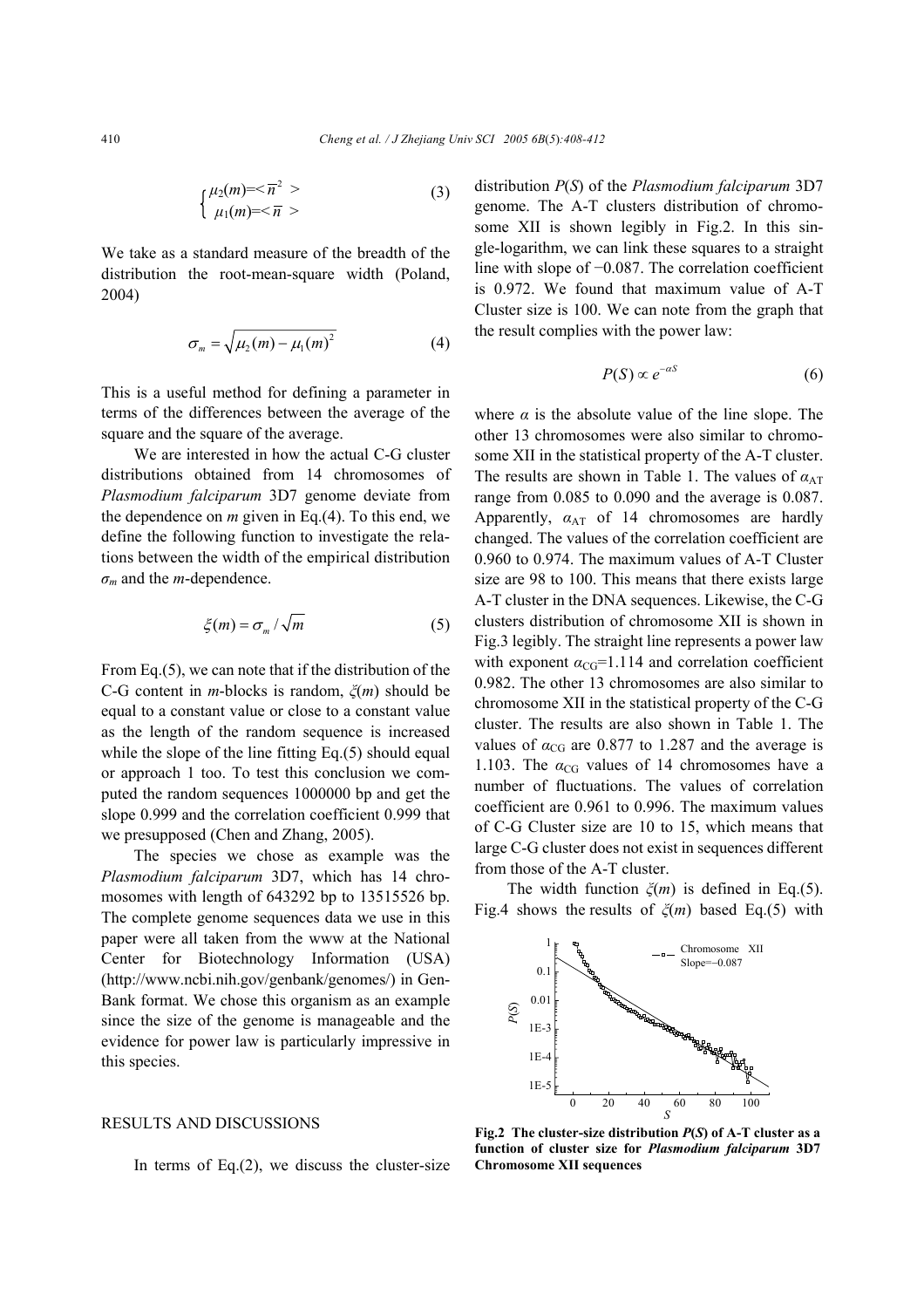| No. | Sequence          | $P(S) \propto e^{-\alpha s}$ |                   |                            |               | $\xi(m) \infty m^{-\gamma}$ |       | Maximum value of<br>cluster |                  |                  |
|-----|-------------------|------------------------------|-------------------|----------------------------|---------------|-----------------------------|-------|-----------------------------|------------------|------------------|
|     |                   | Length                       | $\alpha_{\rm AT}$ | Correlation<br>coefficient | $\alpha_{CG}$ | Correlation<br>coefficient  | γ     | Correlation<br>coefficient  | $A-T$<br>cluster | $C-G$<br>cluster |
|     | Chromosome I      | 643292                       | 0.085             | 0.960                      | 1.011         | 0.968                       | 0.918 | 0.999                       | 99               | 10               |
| 2   | Chromosome II     | 947102                       | 0.087             | 0.969                      | 1.158         | 0.984                       | 0.920 | 0.998                       | 100              | 11               |
| 3   | Chromosome III    | 1060087                      | 0.087             | 0.968                      | 1.121         | 0.985                       | 0.938 | 0.998                       | 100              | 12               |
| 4   | Chromosome IV     | 1204112                      | 0.087             | 0.968                      | 0.974         | 0.978                       | 0.856 | 0.998                       | 99               | 13               |
| 5   | Chromosome V      | 1343552                      | 0.087             | 0.969                      | 1.296         | 0.996                       | 0.948 | 0.998                       | 100              | 14               |
| 6   | Chromosome VI     | 1378756                      | 0.090             | 0.969                      | 1.094         | 0.989                       | 0.927 | 0.999                       | 98               | 15               |
| 7   | Chromosome VII    | 13515526                     | 0.087             | 0.969                      | 1.045         | 0.973                       | 0.917 | 0.998                       | 100              | 12               |
| 8   | Chromosome VIII   | 1325595                      | 0.085             | 0.967                      | 1.234         | 0.994                       | 0.907 | 0.999                       | 100              | 10               |
| 9   | Chromosome IX     | 1541723                      | 0.087             | 0.972                      | 1.119         | 0.989                       | 0.951 | 0.998                       | 100              | 12               |
| 10  | Chromosome X      | 1694445                      | 0.090             | 0.974                      | 1.287         | 0.995                       | 0.948 | 0.998                       | 99               | 10               |
| 11  | Chromosome XI     | 2035250                      | 0.090             | 0.974                      | 1.002         | 0.967                       | 0.949 | 0.998                       | 100              | 14               |
| 12  | Chromosome XII    | 2271477                      | 0.087             | 0.972                      | 1.114         | 0.982                       | 0.945 | 0.998                       | 100              | 12               |
| 13  | Chromosome XIII   | 2732359                      | 0.090             | 0.974                      | 0.877         | 0.961                       | 0.932 | 0.999                       | 100              | 15               |
|     | 14 Chromosome XIV | 3291006                      | 0.087             | 0.974                      | 1.094         | 0.964                       | 0.976 | 0.999                       | 100              | 14               |
|     | Average           |                              | 0.087             |                            | 1.103         |                             | 0.931 |                             | 99.6             | 12.4             |

Table 1 Values of the scaling exponents  $a_{\text{CG}}$ ,  $a_{\text{AT}}$ ,  $\gamma$  and maximum cluster for 14 chromosomes of *Plasmodium falciparum* **3D7** 



**Fig.3 The cluster-size distribution** *P***(***S***) of C-G cluster as a function of cluster size for** *Plasmodium falciparum* **3D7 Chromosome XII sequences** 

*m*=400 on chromosome XII. The straight line represents an exact power law with exponent equal to 0.945 correlation coefficient of 0.998. We can get the direct conclusion when the results are expressed in natural logarithms for both coordinates. *ξ*(*m*) in Fig.4 strongly suggests a power-law behavior.

$$
\xi(m) \propto m^{-\gamma} \tag{7}
$$

Here  $\gamma$  is the absolute value of the slope of the fit line in Fig.4. This linear fit agrees nicely with the results obtained by Poland (2004).



**Fig.4 The width function** *ξ***(***m***) as a function of** *m* **for** *Plasmodium falciparum* **3D7 Chromosome XII sequences**

All of the other 13 chromosomes exhibit power-law behavior for the width of the C-G distributions similar to that shown in Fig.4. The values of *γ* are 0.856 to 0.976 and the average is 0.931. The *γ* values of 14 chromosomes have a number of fluctuations. The correlation coefficient values are from 0.998 to 0.999. At last, the values of the scaling exponents for 14 chromosomes of *Plasmodium falciparum* 3D7 are shown in Fig.5. The solid dots, squares and pentagons refer to the  $a_{AT}$ ,  $a_{CG}$  and  $\gamma$ respectively.

From the above discussion, we conclude that